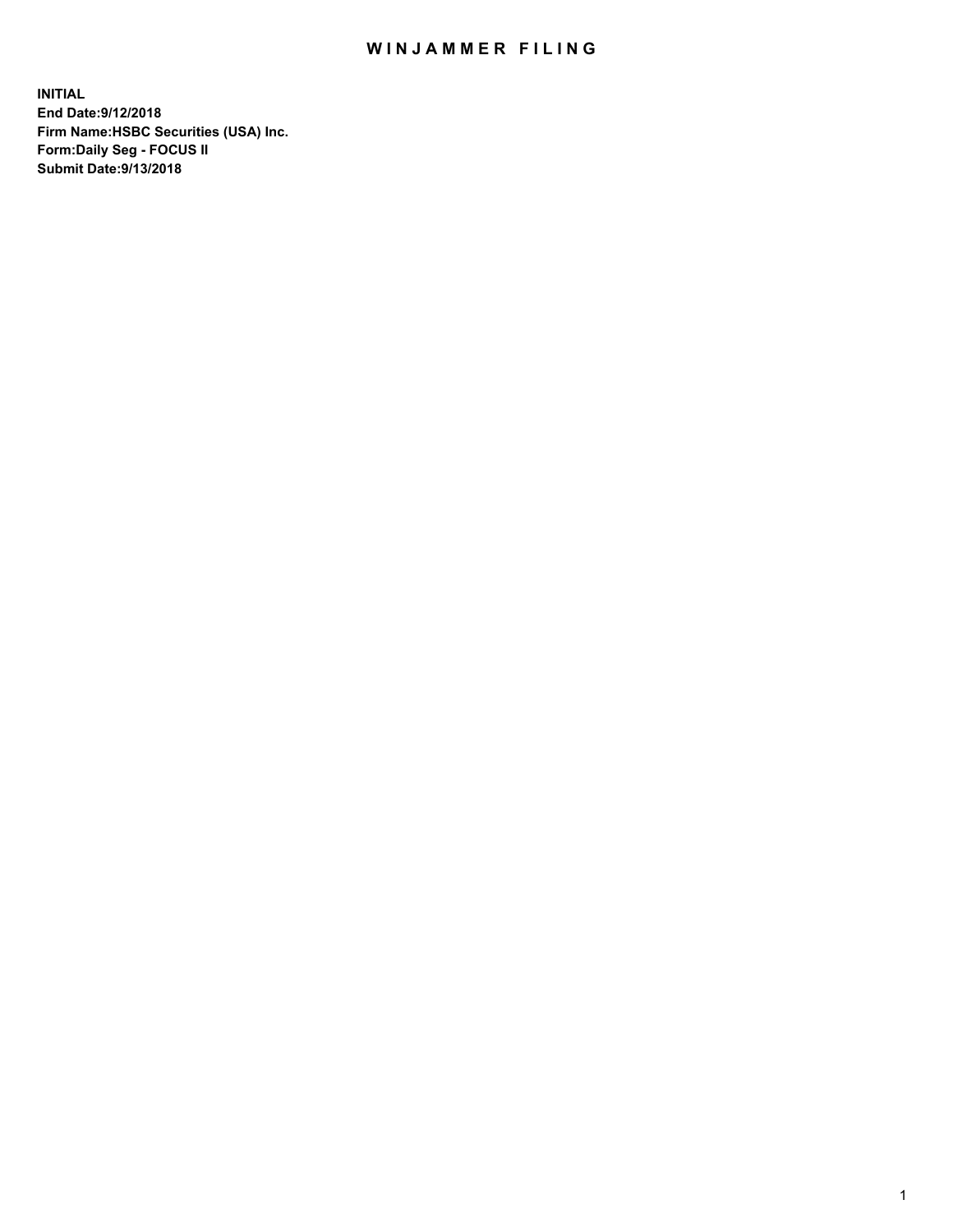**INITIAL End Date:9/12/2018 Firm Name:HSBC Securities (USA) Inc. Form:Daily Seg - FOCUS II Submit Date:9/13/2018 Daily Segregation - Cover Page**

| Name of Company                                                                                                                                                                                                                                                                                                                | <b>HSBC Securities (USA) Inc.</b>                                          |
|--------------------------------------------------------------------------------------------------------------------------------------------------------------------------------------------------------------------------------------------------------------------------------------------------------------------------------|----------------------------------------------------------------------------|
| <b>Contact Name</b>                                                                                                                                                                                                                                                                                                            | <b>Michael Vacca</b>                                                       |
| <b>Contact Phone Number</b>                                                                                                                                                                                                                                                                                                    | 212-525-7951                                                               |
| <b>Contact Email Address</b>                                                                                                                                                                                                                                                                                                   | michael.vacca@us.hsbc.com                                                  |
| FCM's Customer Segregated Funds Residual Interest Target (choose one):<br>a. Minimum dollar amount: : or<br>b. Minimum percentage of customer segregated funds required:% ; or<br>c. Dollar amount range between: and; or<br>d. Percentage range of customer segregated funds required between:% and%.                         | 109,000,000<br>$\overline{\mathbf{0}}$<br>0 <sub>0</sub><br>0 <sub>0</sub> |
| FCM's Customer Secured Amount Funds Residual Interest Target (choose one):<br>a. Minimum dollar amount: ; or<br>b. Minimum percentage of customer secured funds required:%; or<br>c. Dollar amount range between: and; or<br>d. Percentage range of customer secured funds required between:% and%.                            | 25,000,000<br>$\overline{\mathbf{0}}$<br>0 <sub>0</sub><br>0 <sub>0</sub>  |
| FCM's Cleared Swaps Customer Collateral Residual Interest Target (choose one):<br>a. Minimum dollar amount: ; or<br>b. Minimum percentage of cleared swaps customer collateral required:% ; or<br>c. Dollar amount range between: and; or<br>d. Percentage range of cleared swaps customer collateral required between:% and%. | 100,000,000<br>$\overline{\mathbf{0}}$<br>0 <sub>0</sub><br>0 <sub>0</sub> |

Attach supporting documents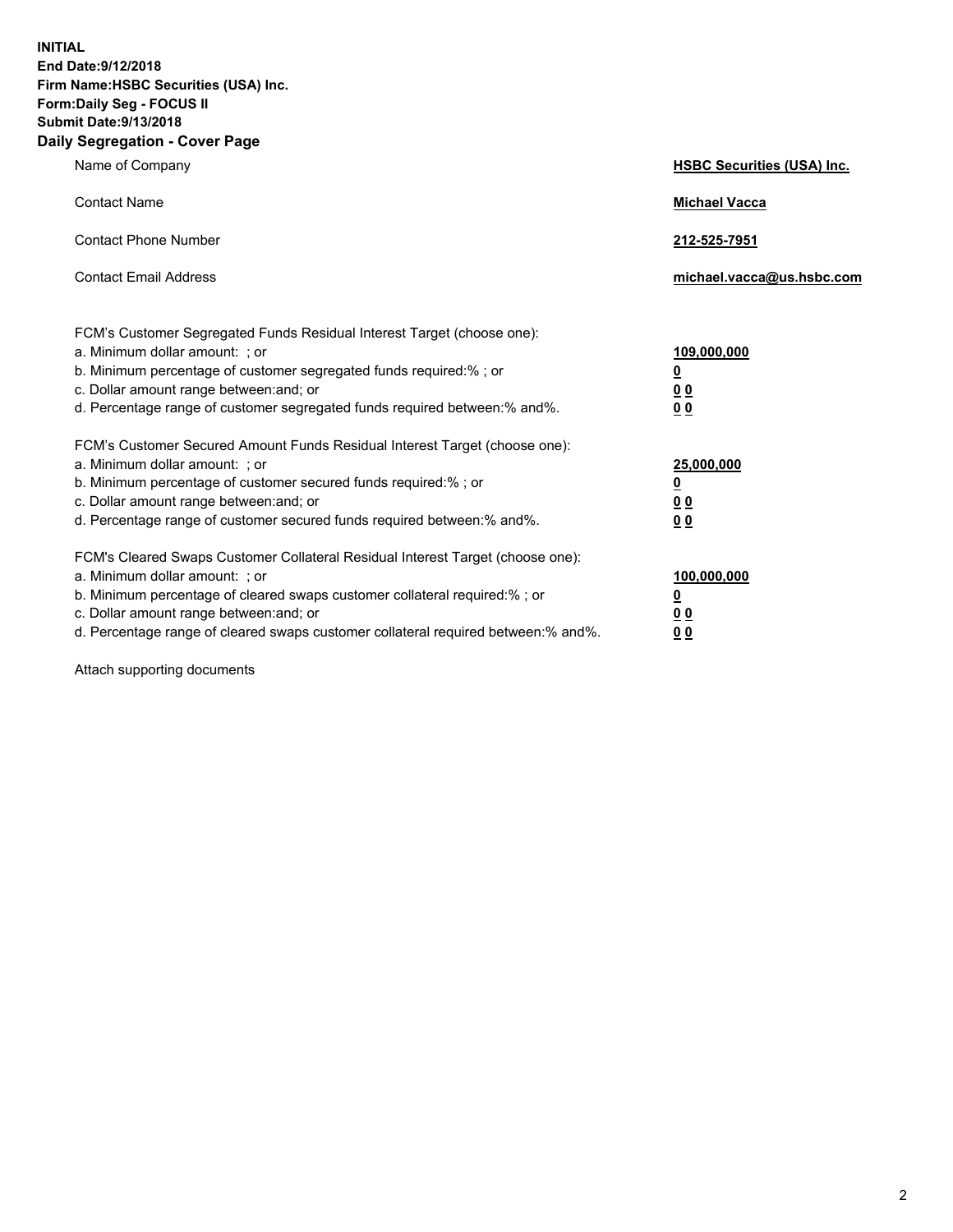**INITIAL End Date:9/12/2018 Firm Name:HSBC Securities (USA) Inc. Form:Daily Seg - FOCUS II Submit Date:9/13/2018 Daily Segregation - Secured Amounts**

|     | Foreign Futures and Foreign Options Secured Amounts                                         |                                                     |
|-----|---------------------------------------------------------------------------------------------|-----------------------------------------------------|
|     | Amount required to be set aside pursuant to law, rule or regulation of a foreign            | $0$ [7305]                                          |
|     | government or a rule of a self-regulatory organization authorized thereunder                |                                                     |
| 1.  | Net ledger balance - Foreign Futures and Foreign Option Trading - All Customers             |                                                     |
|     | A. Cash                                                                                     | 79,726,724 [7315]                                   |
|     | B. Securities (at market)                                                                   | 85,821,610 [7317]                                   |
| 2.  | Net unrealized profit (loss) in open futures contracts traded on a foreign board of trade   | $-8,124,838$ [7325]                                 |
| 3.  | Exchange traded options                                                                     |                                                     |
|     | a. Market value of open option contracts purchased on a foreign board of trade              | $0$ [7335]                                          |
|     | b. Market value of open contracts granted (sold) on a foreign board of trade                | $0$ [7337]                                          |
| 4.  | Net equity (deficit) (add lines 1.2. and 3.)                                                | 157,423,496 [7345]                                  |
| 5.  | Account liquidating to a deficit and account with a debit balances - gross amount           | 1,163,670 [7351]                                    |
|     | Less: amount offset by customer owned securities                                            | <mark>-1,147,945</mark> [7352] <b>15,725</b> [7354] |
| 6.  | Amount required to be set aside as the secured amount - Net Liquidating Equity              | 157,439,221 [7355]                                  |
|     | Method (add lines 4 and 5)                                                                  |                                                     |
| 7.  | Greater of amount required to be set aside pursuant to foreign jurisdiction (above) or line | 157,439,221 [7360]                                  |
|     | 6.                                                                                          |                                                     |
|     | FUNDS DEPOSITED IN SEPARATE REGULATION 30.7 ACCOUNTS                                        |                                                     |
| 1.  | Cash in banks                                                                               |                                                     |
|     | A. Banks located in the United States                                                       | 73,613,785 [7500]                                   |
|     | B. Other banks qualified under Regulation 30.7                                              | 0 [7520] 73,613,785 [7530]                          |
| 2.  | Securities                                                                                  |                                                     |
|     | A. In safekeeping with banks located in the United States                                   | 21,663,130 [7540]                                   |
|     | B. In safekeeping with other banks qualified under Regulation 30.7                          | 0 [7560] 21,663,130 [7570]                          |
| 3.  | Equities with registered futures commission merchants                                       |                                                     |
|     | A. Cash                                                                                     | $0$ [7580]                                          |
|     | <b>B.</b> Securities                                                                        | $0$ [7590]                                          |
|     | C. Unrealized gain (loss) on open futures contracts                                         | $0$ [7600]                                          |
|     | D. Value of long option contracts                                                           | $0$ [7610]                                          |
|     | E. Value of short option contracts                                                          | 0 [7615] 0 [7620]                                   |
| 4.  | Amounts held by clearing organizations of foreign boards of trade                           |                                                     |
|     | A. Cash                                                                                     | $0$ [7640]                                          |
|     | <b>B.</b> Securities                                                                        | $0$ [7650]                                          |
|     | C. Amount due to (from) clearing organization - daily variation                             | $0$ [7660]                                          |
|     | D. Value of long option contracts                                                           | $0$ [7670]                                          |
|     | E. Value of short option contracts                                                          | 0 [7675] 0 [7680]                                   |
| 5.  | Amounts held by members of foreign boards of trade                                          |                                                     |
|     | A. Cash                                                                                     | 42,631,116 [7700]                                   |
|     | <b>B.</b> Securities                                                                        | 64,158,480 [7710]                                   |
|     |                                                                                             |                                                     |
|     | C. Unrealized gain (loss) on open futures contracts                                         | <u>-8,124,838</u> [7720]                            |
|     | D. Value of long option contracts                                                           | $0$ [7730]                                          |
| 6.  | E. Value of short option contracts                                                          | 0 [7735] 98,664,758 [7740]                          |
|     | Amounts with other depositories designated by a foreign board of trade                      | $0$ [7760]                                          |
| 7.  | Segregated funds on hand                                                                    | $0$ [7765]                                          |
| 8.  | Total funds in separate section 30.7 accounts                                               | 193,941,673 [7770]                                  |
| 9.  | Excess (deficiency) Set Aside for Secured Amount (subtract line 7 Secured Statement         | 36,502,452 [7380]                                   |
|     | Page 1 from Line 8)                                                                         |                                                     |
| 10. | Management Target Amount for Excess funds in separate section 30.7 accounts                 | 25,000,000 [7780]                                   |
| 11. | Excess (deficiency) funds in separate 30.7 accounts over (under) Management Target          | 11,502,452 [7785]                                   |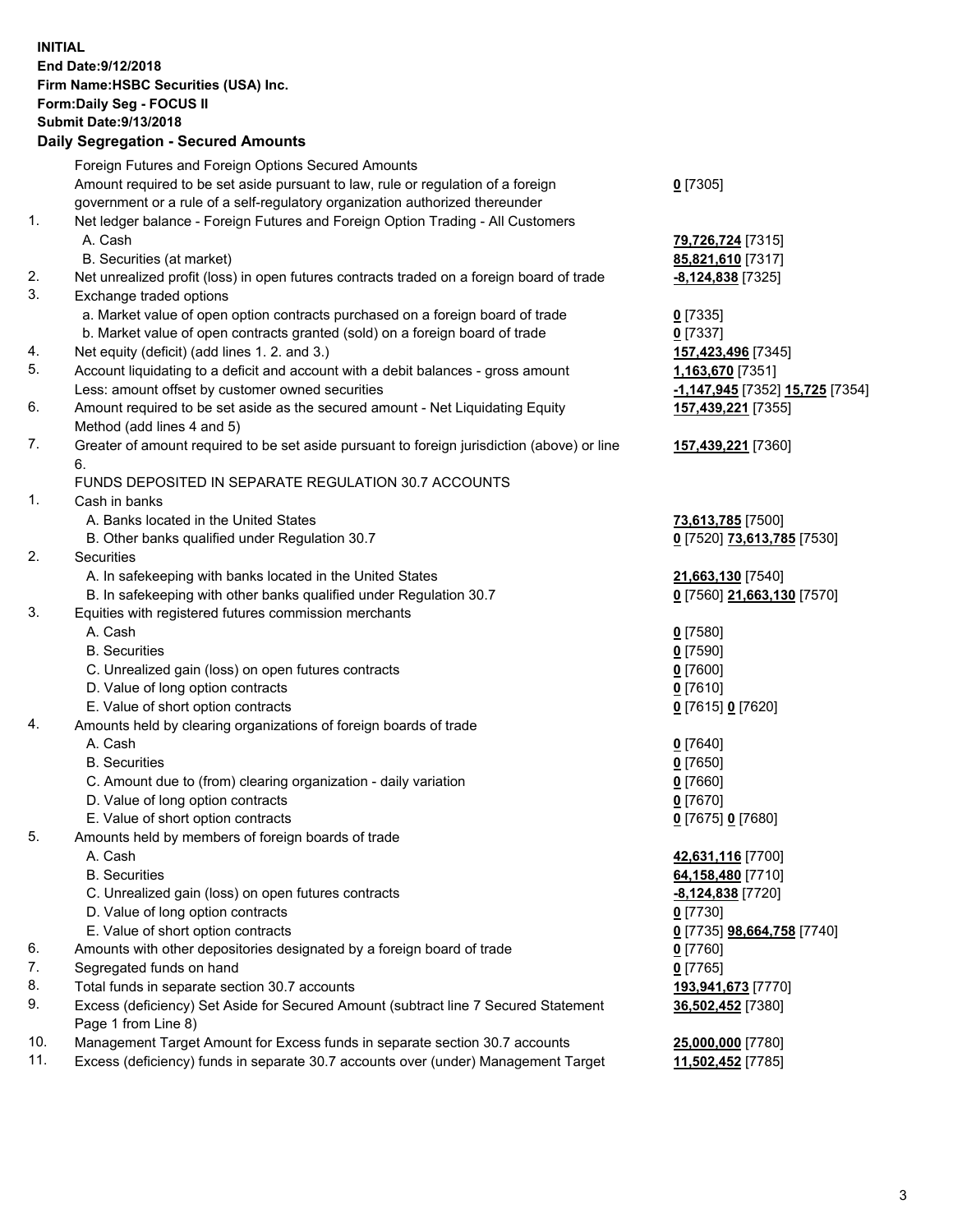**INITIAL End Date:9/12/2018 Firm Name:HSBC Securities (USA) Inc. Form:Daily Seg - FOCUS II Submit Date:9/13/2018 Daily Segregation - Segregation Statement** SEGREGATION REQUIREMENTS(Section 4d(2) of the CEAct) 1. Net ledger balance A. Cash **175,793,566** [7010] B. Securities (at market) **1,593,309,111** [7020] 2. Net unrealized profit (loss) in open futures contracts traded on a contract market **170,565,743** [7030] 3. Exchange traded options A. Add market value of open option contracts purchased on a contract market **360,131,888** [7032] B. Deduct market value of open option contracts granted (sold) on a contract market **-157,139,909** [7033] 4. Net equity (deficit) (add lines 1, 2 and 3) **2,142,660,399** [7040] 5. Accounts liquidating to a deficit and accounts with debit balances - gross amount **1,107,719** [7045] Less: amount offset by customer securities **-1,107,719** [7047] **0** [7050] 6. Amount required to be segregated (add lines 4 and 5) **2,142,660,399** [7060] FUNDS IN SEGREGATED ACCOUNTS 7. Deposited in segregated funds bank accounts A. Cash **117,966,927** [7070] B. Securities representing investments of customers' funds (at market) **0** [7080] C. Securities held for particular customers or option customers in lieu of cash (at market) **483,014,313** [7090] 8. Margins on deposit with derivatives clearing organizations of contract markets A. Cash **104,146,523** [7100] B. Securities representing investments of customers' funds (at market) **225,027,414** [7110] C. Securities held for particular customers or option customers in lieu of cash (at market) **1,109,727,118** [7120] 9. Net settlement from (to) derivatives clearing organizations of contract markets **8,543,332** [7130] 10. Exchange traded options A. Value of open long option contracts **360,131,888** [7132] B. Value of open short option contracts **-157,139,909** [7133] 11. Net equities with other FCMs A. Net liquidating equity **10,838,122** [7140] B. Securities representing investments of customers' funds (at market) **0** [7160] C. Securities held for particular customers or option customers in lieu of cash (at market) **0** [7170] 12. Segregated funds on hand **567,680** [7150] 13. Total amount in segregation (add lines 7 through 12) **2,262,823,408** [7180] 14. Excess (deficiency) funds in segregation (subtract line 6 from line 13) **120,163,009** [7190] 15. Management Target Amount for Excess funds in segregation **109,000,000** [7194]

16. Excess (deficiency) funds in segregation over (under) Management Target Amount Excess

**11,163,009** [7198]